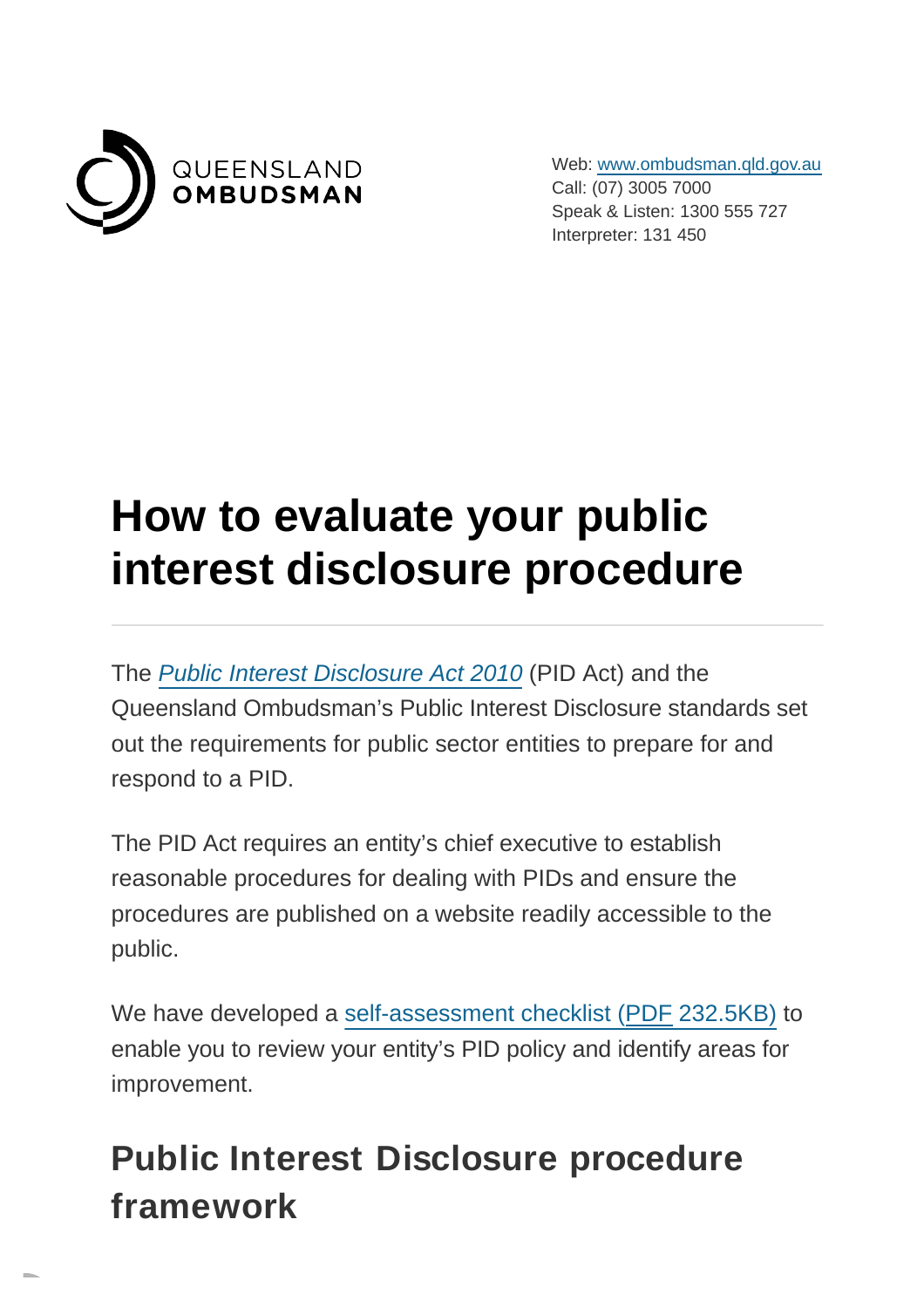The purpose of the PID Act is to facilitate the disclosure, in the public interest, of information about wrongdoing in the public sector and to provide protection for those who make disclosures.

The objects of the PID Act are:

- To promote the public interest by facilitating public interest disclosure of wrongdoing in the public sector
- To ensure that PIDs are properly assessed and, when appropriate, properly investigated and dealt with
- To ensure that appropriate consideration is given to the interests of persons who are the subject of a PID
- To afford protection form reprisals to persons making PIDs.

In accordance with section 28(1) of the PID Act, chief executive officers of public sector entities must establish reasonable procedures to ensure that:

- public officers who make public interest disclosures (PIDs) are given appropriate support
- PIDs are properly assessed and dealt with
- appropriate action is taken in relation to wrongdoing that is the subject of a PID
- a PID management plan consistent with the PID standards is developed and implemented
- public officers are offered protection from reprisal.

The Queensland Ombudsman has developed three PID standards which public entities must comply with when preparing for and responding to a PID. These standards are:

- [Public Interest Disclosure Standard No. 1/2019 Public](https://www.ombudsman.qld.gov.au/ArticleDocuments/212/PID%20Standard%201-2019%20Dec%202018.pdf.aspx) Interest Disclosure Management Program (PDF 144KB)
- [Public Interest Disclosure Standard No. 2/2019 Assessing,](https://www.ombudsman.qld.gov.au/ArticleDocuments/212/PID%20Standard%202-2019%20Dec%202018.pdf.aspx)